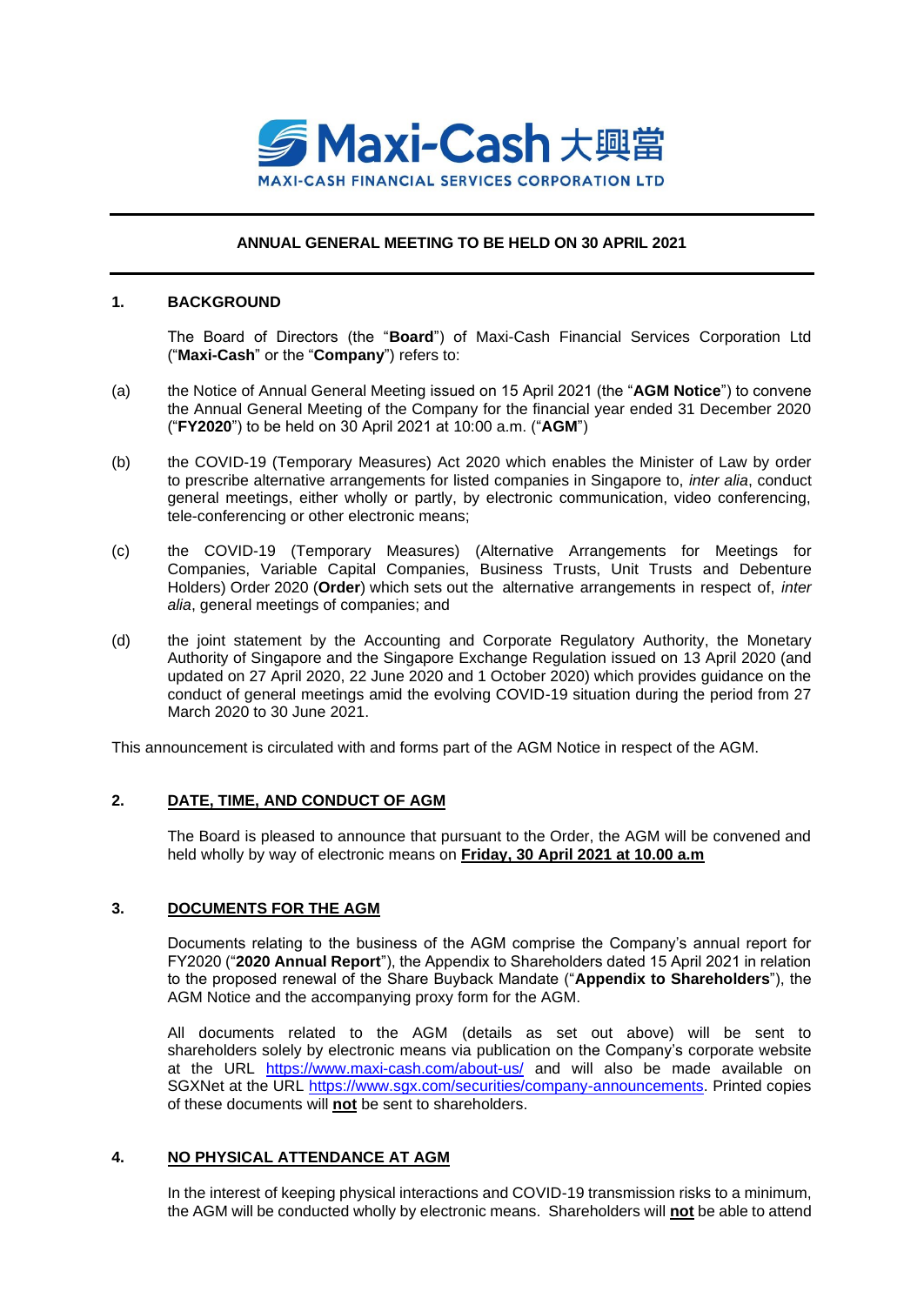the AGM in person, and, during the "live" audio-visual webcast ("**Webcast**") or live audio-only stream ("**Audio Link**") of the AGM, shareholders will **not** be able to ask questions "live" and vote "live".

# **5. ALTERNATIVE ARRANGEMENTS FOR PARTICIPATION IN THE AGM**

Shareholders may participate in the AGM by:

- (a) observing and/or listening to the AGM proceedings via Webcast or Audio Link
- (b) submitting questions to the Chairman of the Meeting in advance of the AGM; and
- (c) appointing the Chairman of the Meeting as proxy to vote on their behalf at the AGM

Alternative arrangement relating to attendance at the AGM via electronic means (including arrangement by which the meeting can be electronically accessed via Webcast and Audio Link), submission of questions to the Chairman of the Meeting in advance of, or live at, the AGM, addressing of substantial and relevel questions prior to or at the AGM and voting by appointing the Chairman of the Meeting as proxy at the AGM, are set out in the Notices of AGM.

## **6. KEY DATES/DEADLINES**

The table below sets out the key dates/deadline for shareholders to note:

| <b>Key Dates</b>                        | <b>Actions</b>                                                                                                                                                                                                                                                                                                                                                                                                                                                                                                                                                                                                                                                                                                                                                                                                                                                                                |
|-----------------------------------------|-----------------------------------------------------------------------------------------------------------------------------------------------------------------------------------------------------------------------------------------------------------------------------------------------------------------------------------------------------------------------------------------------------------------------------------------------------------------------------------------------------------------------------------------------------------------------------------------------------------------------------------------------------------------------------------------------------------------------------------------------------------------------------------------------------------------------------------------------------------------------------------------------|
| 15 April 2021<br>(Thursday)             | Shareholders and CPF/SRS investors may begin to pre-register at the<br>pre-registration<br>website<br>which is accessible<br>at the<br>URL<br>https://rebrand.ly/MCFS_AGM21                                                                                                                                                                                                                                                                                                                                                                                                                                                                                                                                                                                                                                                                                                                   |
| 5:00 p.m.<br>20 April 2021<br>(Tuesday) | Deadline for CPF/SRS investors who wish to appoint the Chairman of<br>the Meeting as proxy to approach their respective CPF Agent Banks<br>Operators<br>to submit<br>their<br><b>SRS</b><br>votes<br>email<br>via<br>to<br>or<br>maxi-cashagm@maxi-cash.com                                                                                                                                                                                                                                                                                                                                                                                                                                                                                                                                                                                                                                   |
| 10.00 a.m<br>25 April 2021<br>(Sunday)  | Deadline for Shareholders and CPR/SRS investors to submit<br>questions<br>for<br>the<br>AGM<br>email<br>advance<br>via<br>in.<br>to<br>maxi-cashagm@maxi-cash.com<br>The Company will endeavour to provide its answers and responses to<br>the substantial and relevant questions from Shareholders relating to the<br>agenda of the AGM ("Response") prior to the AGM via publication on:<br>(a) the SGX's website at the URL:<br>https://www.sgx.com/securities/company-announcements; or<br>(b) at the AGM via Webcast and Audio Link.<br>The Response, together with the minutes of the AGM, will thereafter be<br>published on:<br>the SGX's website at the URL:<br>$\bullet$<br>https://www.sgx.com/securities/company-announcements; and<br>the Company's corporate website at the URL:<br>$\bullet$<br>https://maxi-cash.com/about-us/<br>within (1) month after the date of the AGM. |